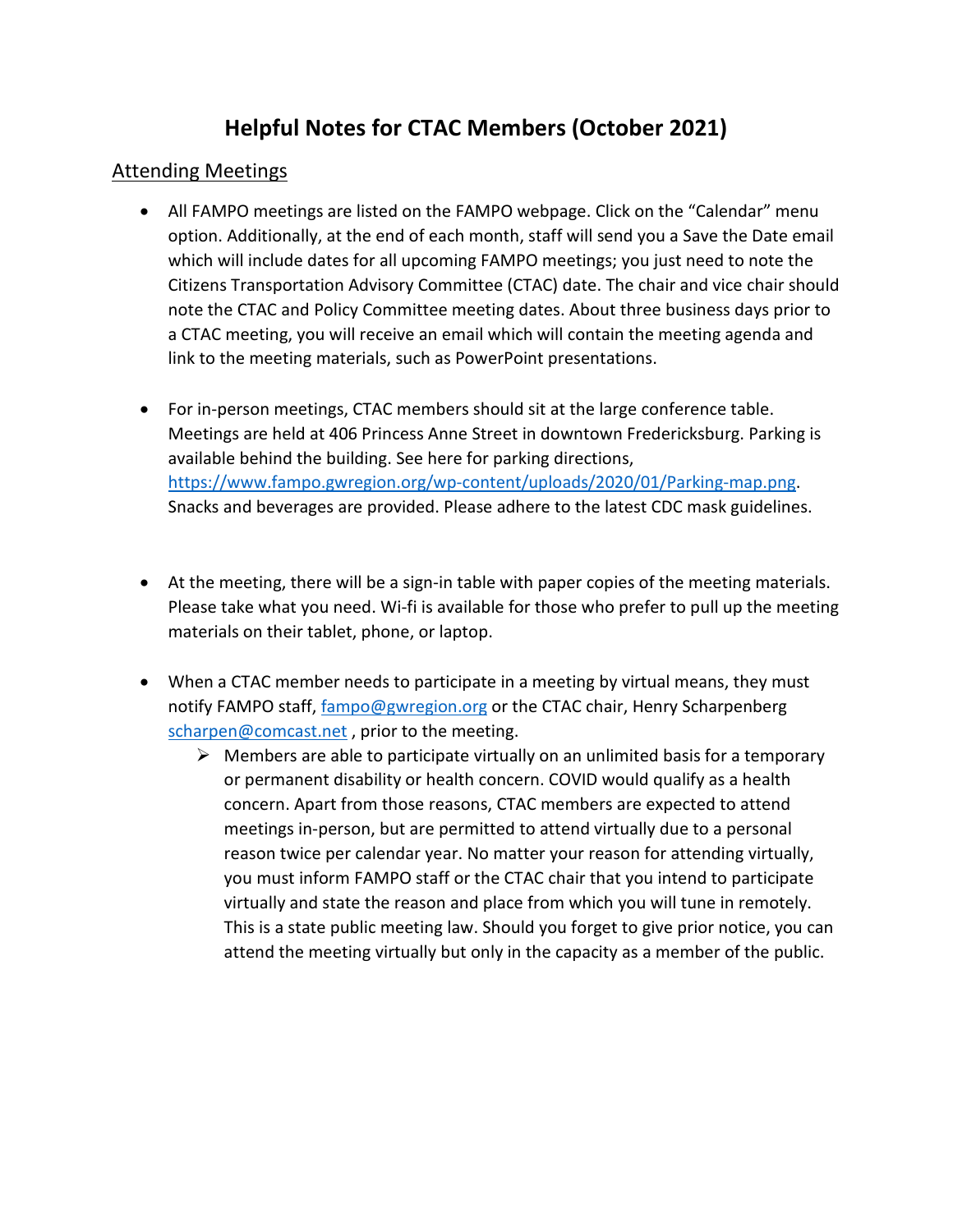## Meeting procedures

If you are not familiar with formal meeting formats, don't worry. The basics are described below. Do not hesitate to speak up with questions during the meeting on what is the proper procedure.

- When you want to chime in on conversation, the best practice is to ask the chairperson (sitting at the head of the table) "Can I chime in?" or "May I ask a question?" or something along those lines. This helps control the conversation.
- You will hear people "motion" and "second" and vote. In a nutshell, here is how all that works. Agenda items that are listed as an "Action Item" are items that the committee will vote on. After a presentation on the topic, a committee member will say something like "I motion to approve the (name of document)", then that motion must be seconded so another person will say "I second that motion." Then the chairperson will allow further discussion, and after discussion, call for a vote. You can vote yes/aye or No/Nay or you can abstain from voting altogether by stating you abstain from voting.
- Lastly, committee members are not meeting experts, people do accidentally or unknowingly venture outside of the meeting procedures. In those cases, the chairperson will clarify what the correct procedure is or ask FAMPO staff to do so.

# Questions and More Information

- You should direct all CTAC related questions to the FAMPO staff CTAC liaison, Stacey Feindt at (540) 642-1235 or **feindt@gwregion.org** or to the chair, Henry Scharpenberg, [scharpen@comcast.net](mailto:scharpen@comcast.net) .
- If you require accommodations to participate in the meetings, please contact FAMPO staff at [fampo@gwregion.org](mailto:fampo@gwregion.org) or (540) 642-1235. Accommodations may include but are not limited to, meeting materials in large print, interpretation or translation, special seating arrangements, or closed captioning. Please give advance notice so that staff may have time to make preparations.
- Outside of CTAC meetings, you cannot correspond with more than one of your fellow CTAC members about CTAC related matters. This is a Virginia state FOIA law.
- There is a CTAC webpage where you can find meeting information, bylaws, videos of past meetings, parking information, calendar link, and a handy public reference manual that will help you understand what the Fredericksburg Area Metropolitan Planning Organization (FAMPO) does and about transportation planning overall – there is even a term and acronym section that will be very helpful to bring to meetings. Take some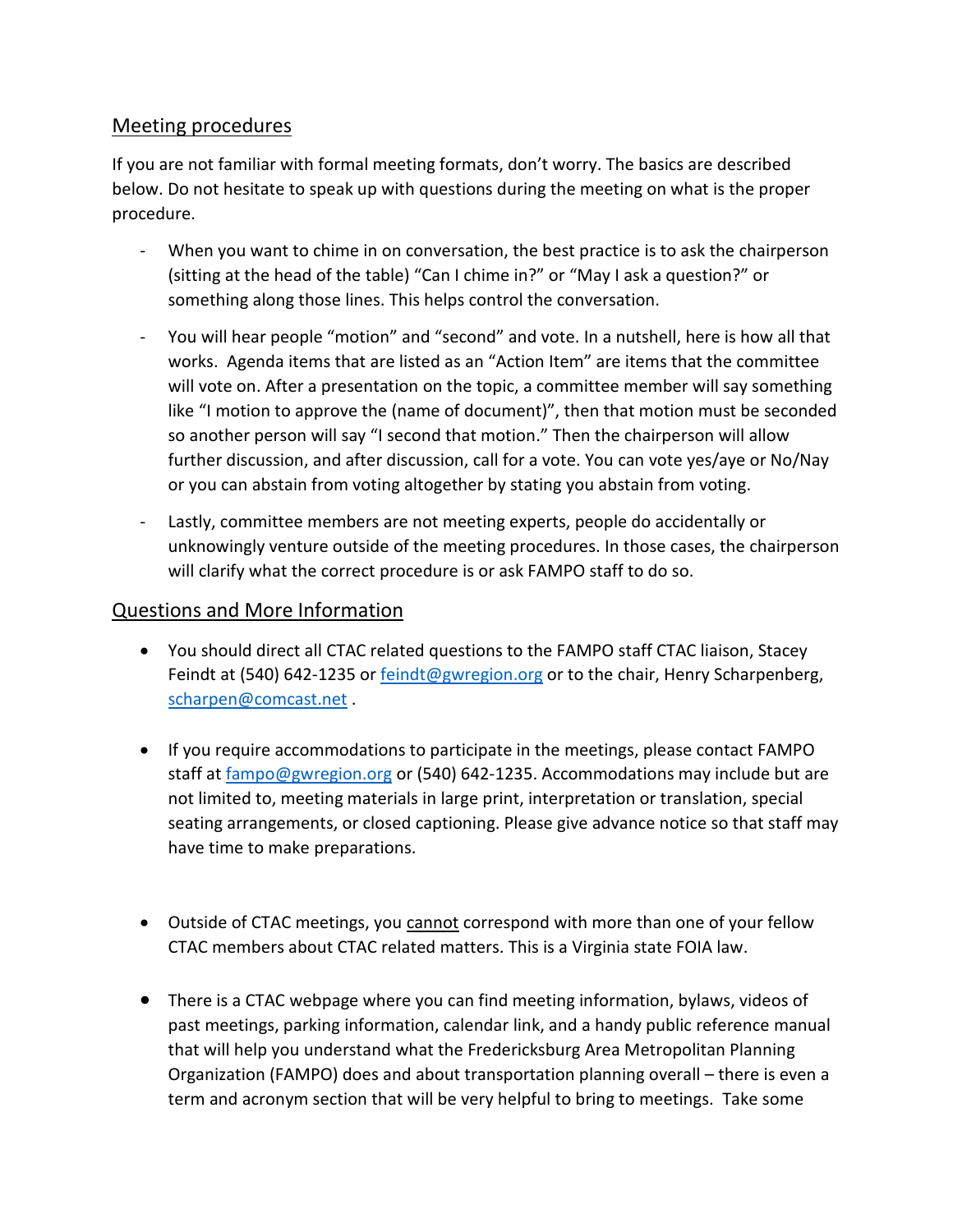time to look through the webpage[, https://www.fampo.gwregion.org/citizens](https://www.fampo.gwregion.org/citizens-transportation-advisory-committee/)[transportation-advisory-committee/](https://www.fampo.gwregion.org/citizens-transportation-advisory-committee/)

# Contacting Local Planners and Local Decision Makers

\*\*In order to direct your comments/questions to the appropriate contact, please review the red headings on the following pages. \*\*

For issues on transportation projects and transportation needs/improvements:

## **Stafford County Transportation Planning Department**

- Contact: Alex Owsiak, [aowsiak@staffordcountyva.gov](mailto:aowsiak@staffordcountyva.gov)
- Website: [https://staffordcountyva.gov/government/departments\\_p](https://staffordcountyva.gov/government/departments_p-z/public_works/captial_design_and_construction/transportation_engineering/index.php)[z/public\\_works/captial\\_design\\_and\\_construction/transportation\\_engineering/index.ph](https://staffordcountyva.gov/government/departments_p-z/public_works/captial_design_and_construction/transportation_engineering/index.php) [p](https://staffordcountyva.gov/government/departments_p-z/public_works/captial_design_and_construction/transportation_engineering/index.php)

## **Spotsylvania County Transportation Planning Department**

- Contacts: Paul Agnello, *PAgnello@spotsylvania.va.us* or Rodney White [RWhite@spotsylvania.va.us](mailto:RWhite@spotsylvania.va.us)
- Website:<https://www.spotsylvania.va.us/786/Transportation>

## **City of Fredericksburg Transportation Planning Department**

- Contact: Jamie Jackson, *jtjackson@fredericksburgva.gov*
- Website:<https://www.fredericksburgva.gov/1331/Transportation-Division>

## **Caroline County Planning Department** (No dedicated transportation division)

- Contact: Craig Pennington, [cpennington@co.caroline.va.us](mailto:cpennington@co.caroline.va.us)
- Website:<https://co.caroline.va.us/266/Planning-Building-Department> (No dedicated transportation webpage)

## **King George County Transportation Planning Department** (No dedicated transportation division)

- Contact: Nick Minor, [nminor@co.kinggeorge.state.va.us](mailto:nminor@co.kinggeorge.state.va.us)
- Website:<https://www.kinggeorgecountyva.gov/180/County-Administration-Office> (No dedicated transportation webpage)

**Virginia Department of Transportation (VDOT), Fredericksburg Division** (Jurisdiction includes all counties listed above)

- Report a road problem:<https://my.vdot.virginia.gov/>
- Contact: [fredericksburginfo@vdot.virginia.gov](mailto:fredericksburginfo@vdot.virginia.gov)